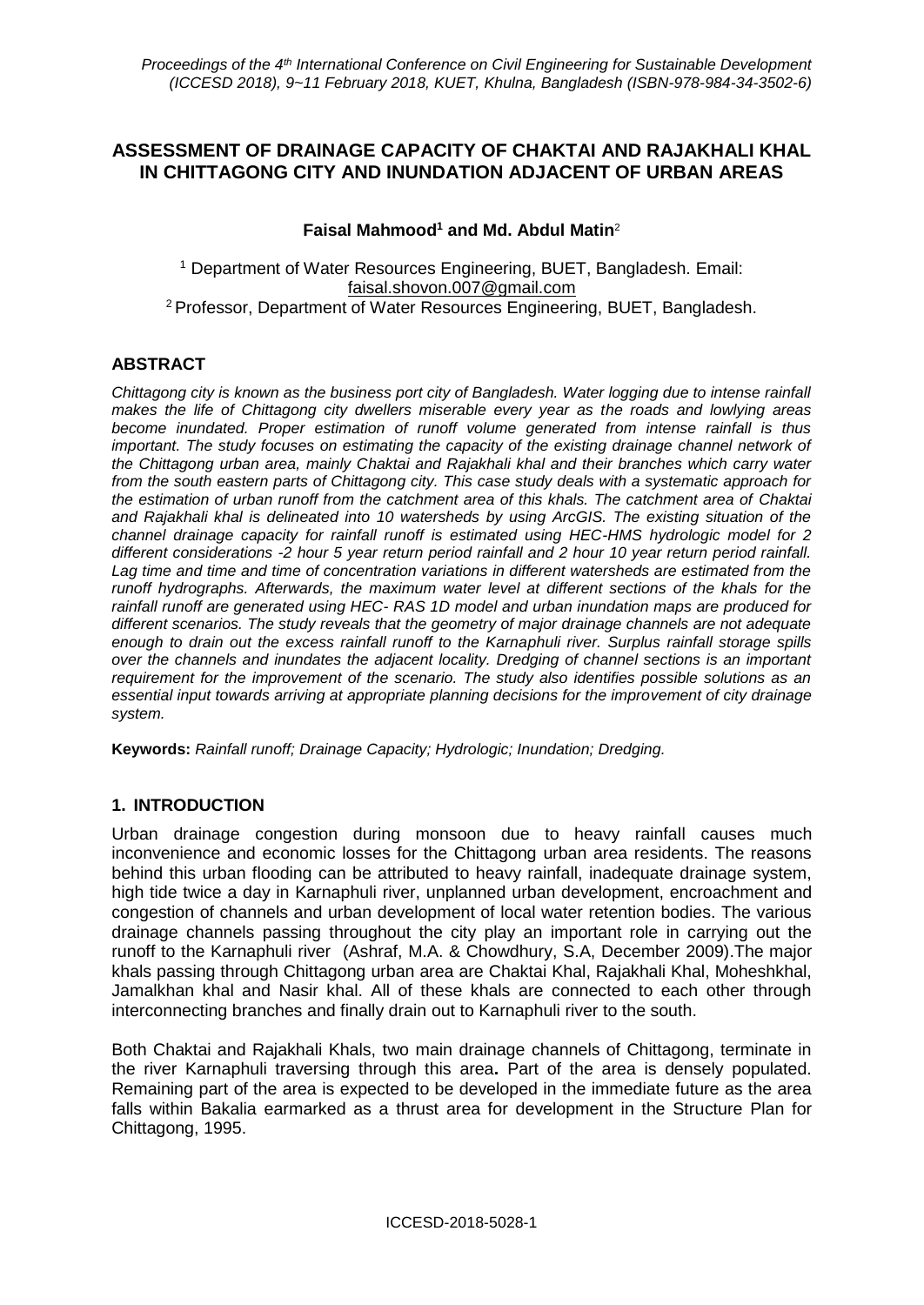14 municipality wards lie within the catchment area of Chaktai and Rajakhali and their branch khals shown in Figure 1. They are Enayetbazar, Lalkhanbazar, Alkaran, Firingeebazar, Anderkilla, Patherghata, Dewanbazar, Jamalkhan, Chawkbazar, South Bakalia, West Bakalia, Boxirhat, East bakalia & East Sholahshahar. Almost all of these areas are industrially well developing and construction of paved surfaces and residential and commercial facilities are increasing the area of impervious surfaces. Increase of imperviousness results in producing high volume of discharge, as well as short duration flood-peaks (Hassan, M.M. & Nazem, M.M, June 2016).

Water logging can be mitigated by properly designing drainage networks and facilities. The initial steps of the prospect are numerical modeling of the rainfall runoff analysis of the study area. Further, the problem can be analyzed by assessing the flood routing and highest water level to these drainage congestion flooding (Papry, I. & Ahmed, January 2015). Inundation maps of the area suggests the areas that we need to focus to plan the proper drainage and development works like retention ponds and pumping stations required for the study area. The study also determines the minimum depth and areas the channels needs to be dredged in to drain the highest magnitude of storm water safely towards the Karnaphuli river outlet.

## **2. METHODOLOGY**

### **2.1 Data Collection**:





Both primary and secondary data were needed to fulfill the study. Primary data includes photographs of salient features to determine the flow paths, of the study area. Secondary data includes design rainfall data, Google earth satellite image data, cross-sectional features of channels, maps and GIS shape files.

### **2.2 Design Rainfall data:**

The design rainfall data was generated from IDF curves of Chittagong City for the interval 1984-2016. (Rimi, S,S & Matin, A, M, 21-23 December 2016)

### **2.3 Watershed Delineation :**.

30m x30m Landsat satellite DEM was used for watershed delineation of the study area. Arc hydro tools were used in the process. GeoSWMM was used to delineate the streams of the watershed using the Agree Dem raster of the Catchment Area – and the digitized polylines of the urban area channel network. The watershed polygon Raster was produced and – 18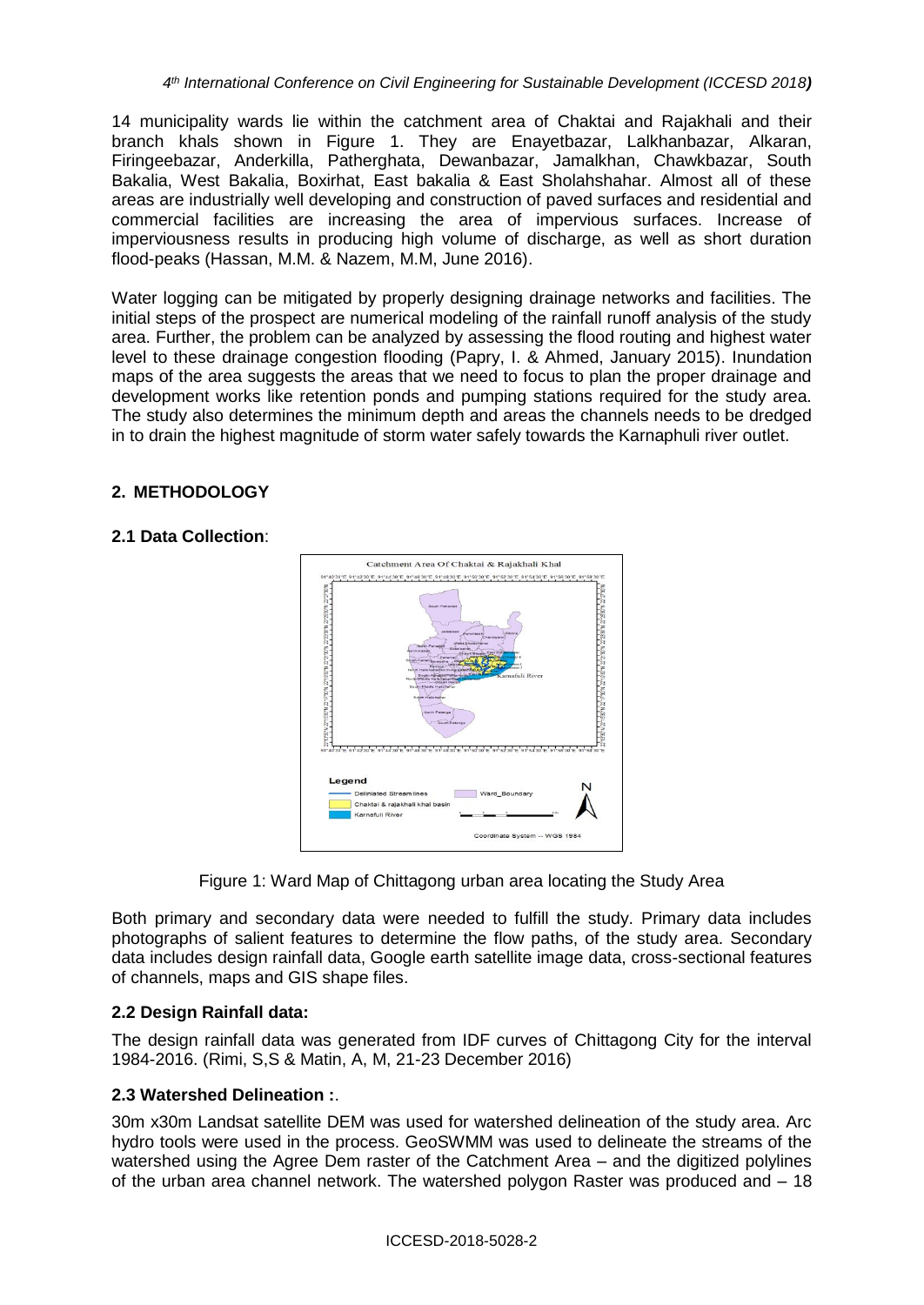watersheds were found for the digitized channels, among which- 10 watersheds lie within the study area. The 10 sub catchments were then imported as GIS shape files for the HEC HMS basin analysis The area is delineated into 10 sub catchments from where rain and storm water runs off to the river. The sub catchments are named respectively as Sub catchment A, Sub catchment B, Sub catchment C, Sub catchment D, Sub catchment E, Sub catchment F, Sub catchment G, Sub catchment H, Sub catchment I & Sub catchment J.

#### **2.4 Calculation of Lag time And Time of Concentration for All the Sub catchments**

NRCS developed the following equation (NRCS lag formula.) for watersheds with areas of less than about 8 km<sup>2</sup> (2000 ac) and Curve Number CN between 50 and 95 (Haan, C.T., Barfield, B.J. and Hays, J.C, 1994).

$$
tL = \frac{1^{0.8(1000 - 9CN)^{0.7}}}{1900 \text{CN}^{0.7} y^{0.5}}
$$
  
\n
$$
tL = \frac{1^{0.8(2540 - 22.86CN)^{0.7}}}{1410 \text{CN}^{0.7} Y^{0.5}}
$$
 (2)

The lag  $t<sub>l</sub>$  is in hours. The hydraulic length I from the outlet to the most hydraulically remote point in the watershed is in feet (Eq. 1) or meters (Eq 2). CN is a dimensionless parameter between zero and hundred,  $CN = 0$  represents an infinitely abstracting catchment with maximum potential retention,  $S= \infty$ , and a CN value of 100 represents a condition of zero potential retention (i.e. impervious catchment). Y is the average land slope of the watershed in percent.

The hydraulic length, l is obtained from ArcGIS 10.4.1, by taking the lengths of the flow paths in the different sub catchments. The corresponding land use types were obtained from ARCGIS supervised image classification on Google earth satellite images. The average basin slope, Y (%), was determined from the equation (Chow, 1964).

$$
Y = \frac{100(C1)}{A} \tag{3}
$$

Where, Y= average land slope, %

C= summation of the length of the contour lines that pass through the watershed drainage area on the quad sheet, ft

I= contour interval used, ft

A= drainage area, ft<sup>2</sup> (1 acre = 43,560 ft<sup>2</sup>)

### **2.5 Design Rainfall Depths:**

The equation of IDF curves of Chittagong City for the interval 1984-2016 (Figure 2) was obtained as--

$$
I = \frac{1122T_r^{0.213}}{T_d^{0.673}}
$$
 (4)

Here, I= intensity in mm/hr Tr = Return Period, in Years Td= Duration, in minutes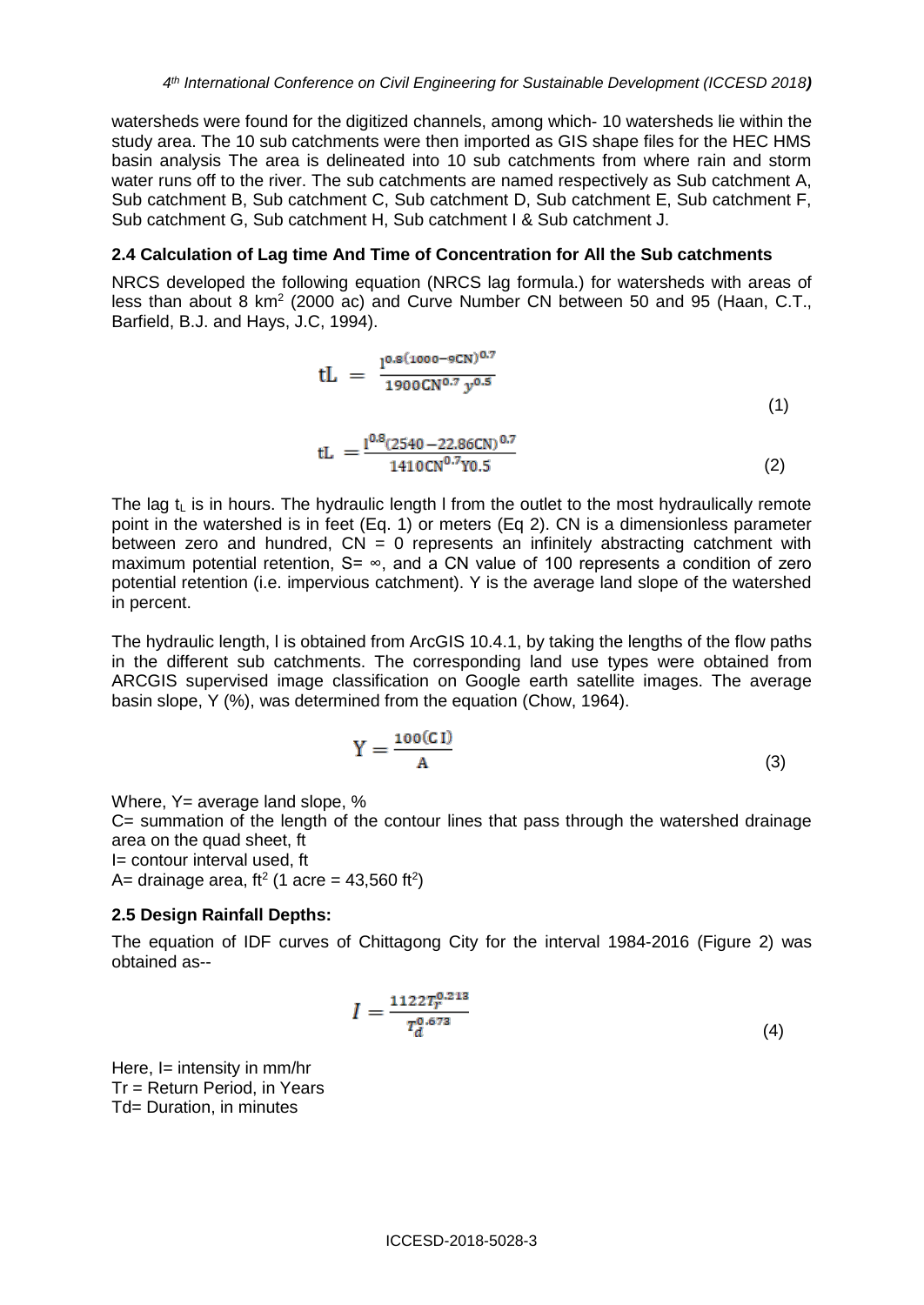



The model was simulated with the following rainfall events:

- ✓2h 5-Year Return Period
- ✓ 2h 10-Year Return Period

The design rainfall hyetographs are shown in Figure 3.





# **2.6 HEC HMS runoff model**

The SCS Unit Hydrograph was used as Transform Method. SCS Curve Number was chosen in Loss Method. Surface Method and Canopy Method were chose as "none". Also it was assumed that there was no base flow infiltrated through the ground. A meteorological model manager was created. A precipitation gauge was added under time-series data manager. Finally, a control specification was set up.

**Model Specific data**: In the rainfall-runoff model of HEC-HMS, area, initial abstraction, curve number, imperviousness (%), lag time were given as inputs of catchment parameter. In time-series data manager, rainfall values were input in precipitation gauge as input hyetographs of 20 minute interval, as shown in Figures.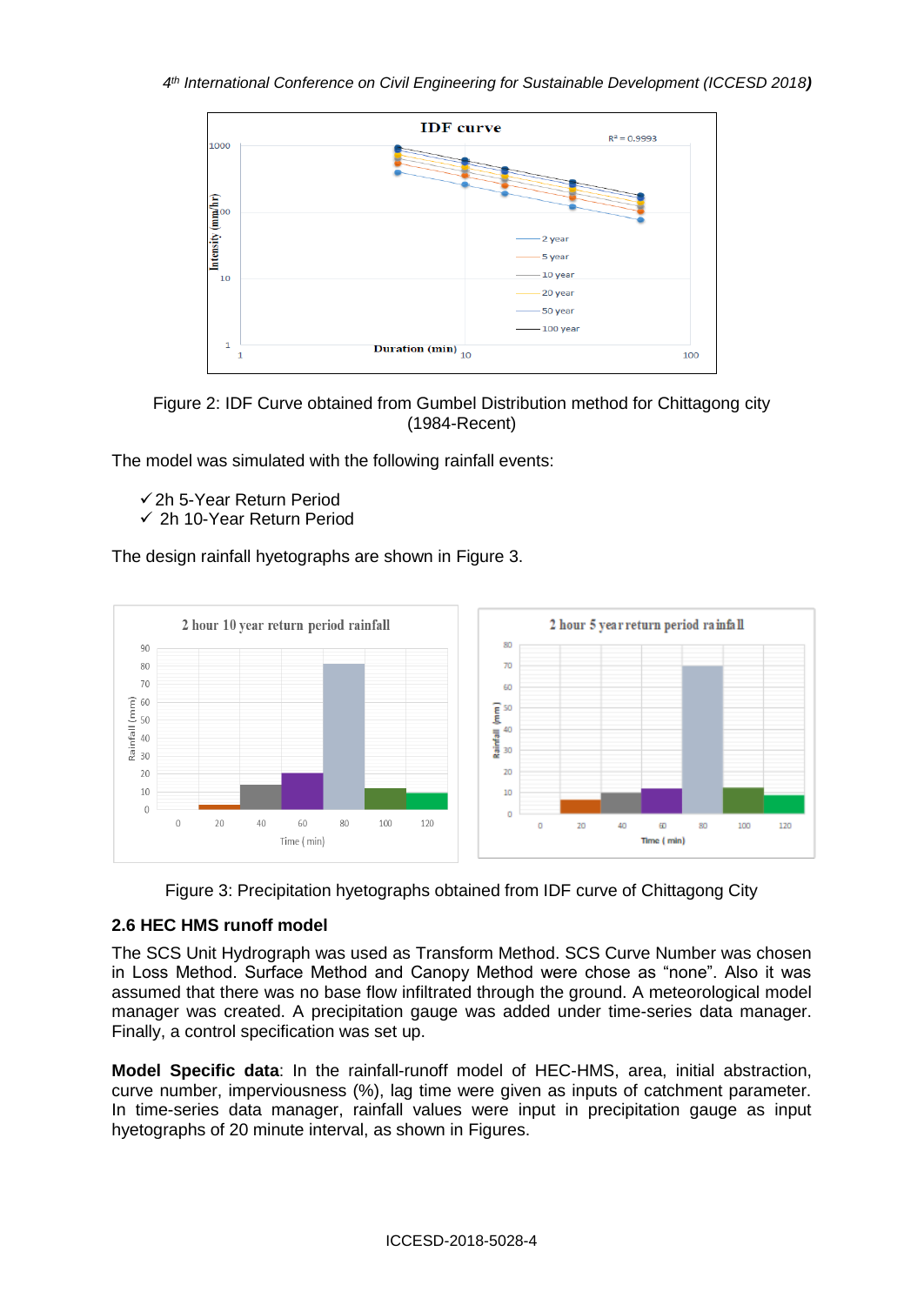**Model Simulation**: A fixed time stem of 20 minute has been used as simulation period. 2 different return period rainfalls were used as design rainfall and control specifications time was selected as 12 hours. So the 12 hour runoff model was computed for the catchment area.

#### **2.7- HEC-RAS 1D Flood Routing Model**

#### **2.7.1 Processing of Geometric Data**

**Cross Section Geometry**: Width and elevations at the mouth of Chaktai and Rajakhali khals were observed from previous studies. The other location cross sectional width was calculated from the latest google earth satellite image of the study area. The cross section data of all the reaches were then interpolated at 20 m interval. The 1D model layout is illustrated in Figure 2.

**Downstream reach length**: The downstream cross section reach lengths describe the distance between the current cross section and the next cross section downstream are calculated from Google Earth.

**Manning's n value**: Initially roughness coefficient is assumed to be 0.025.

#### **2.7.2 Unsteady Flow Data**

At the beginning of the simulation, initial flow and boundary conditions at all of the external boundaries of the river reach is provided.

**Boundary Conditions**: For unsteady flow model, the boundary conditions are as follows:

HEC-HMS model output inflow hydrographs for Chaktai channel outlet was provided as Chaktai khal upstream boundary.

HEC-HMS model output inflow hydrograph for Rajakhali channel outlet was provided as Rajakhali khal upstream boundary.

At downstream boundary—stage hydrograph of Karnaphuli upstream at Sadarghat station and khal 18 station was provided.

#### **2.7.3 Bed slope calculation**:

Let the average cross sectional dimension of the channel is respectively 50m top width & 7m depth (Google earth image observation)

So, the trapezoidal area

$$
A = (b + zh)h \tag{5}
$$

Where b = bottom width of channel (assume 20 m)  $z=$  side slope of channel =  $7/15 = 0.47$  (assume 0.5)  $h=$  channel depth =  $7m$ 

The wetted perimeter of the channel section

$$
P = b + 2h\sqrt{1 + z^2}
$$
 (6)

From above calculation  $A=374.5$  m<sup>2</sup> P=65.65 m Hydraulic radius  $R = \frac{A}{2}$  (7) So, R= 5.70 m

Manning's equation for discharge calculation-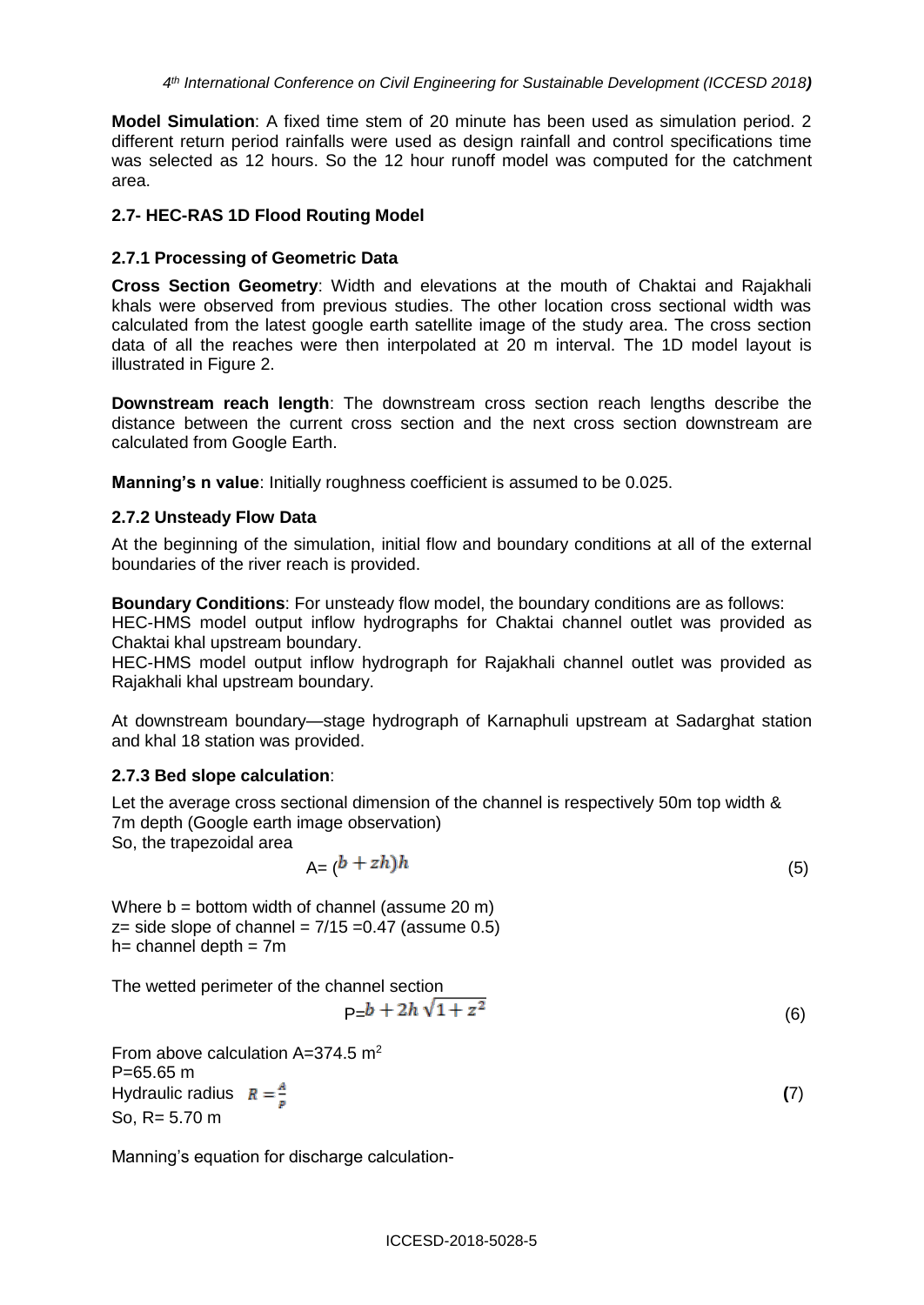$$
Q = \frac{1}{n} * AR^{\frac{2}{3}} * Sf^{0.5}
$$
 (8)

Where n= Manning's roughness coefficient considered 0.025  $S_f$  = bed slope of channel

From above calculation,  $S_f = 0.0000026$ .

#### **2.7.4 Performing Unsteady Flow Computations**

After the geometry and unsteady flow data have been entered, unsteady flow analysis is performed from 7 December 2016 12.00 P.M to 8 December 2016 12.00 A.M. From the 12 hour model simulation, various water levels measurements at different cross sections were observed.

#### **2.7.5 Calibration of Model:**

Calibration is the adjustment of a model's parameters, such as roughness and hydraulic structure coefficients, so that it reproduces observed data to an acceptable accuracy. Calibration of model was done by checking the model water level value at the boundary cross section of Chaktai and Rajakhali channels with the observer tidal stage hydrograph of Karnaphuli river upstream measured by CDA.

#### **2.8. Inundation Map from ARCGIS**

The flood inundation map for the selected catchment was prepared using Arcgis 10.4.1 The DEM of the study area was reclassified using the highest water level observed in the channel reaches from WGS 1984 datum. The DEM initially had class value ranges from -3 to 52. That indicates the low and high land topographies respectively. By using a break point at the highest water elevation found for simulation of 2 year return period rainfall and 5 year return period rainfall the raster was reclassified into two segments.

Inundated Area (Raster grids having value below highest flood level) Uninundated Area (Raster grids having value above highest flood level) The reclassified raster was then exported as GIS maps using layout view of ARCMAP.

### **3. RESULT AND DISCUSSION**

The final delineated catchment area and the streams are shown in the Figure 4. 10 intersecting watersheds were found to lie within the region of the study area channels. That indicated that, Storm water or rainwater from this catchment pass through this drainage networks and streams and discharges to the outlet. Table 1 and 2 represents the geometric and hydraulic characteristics of the catchments.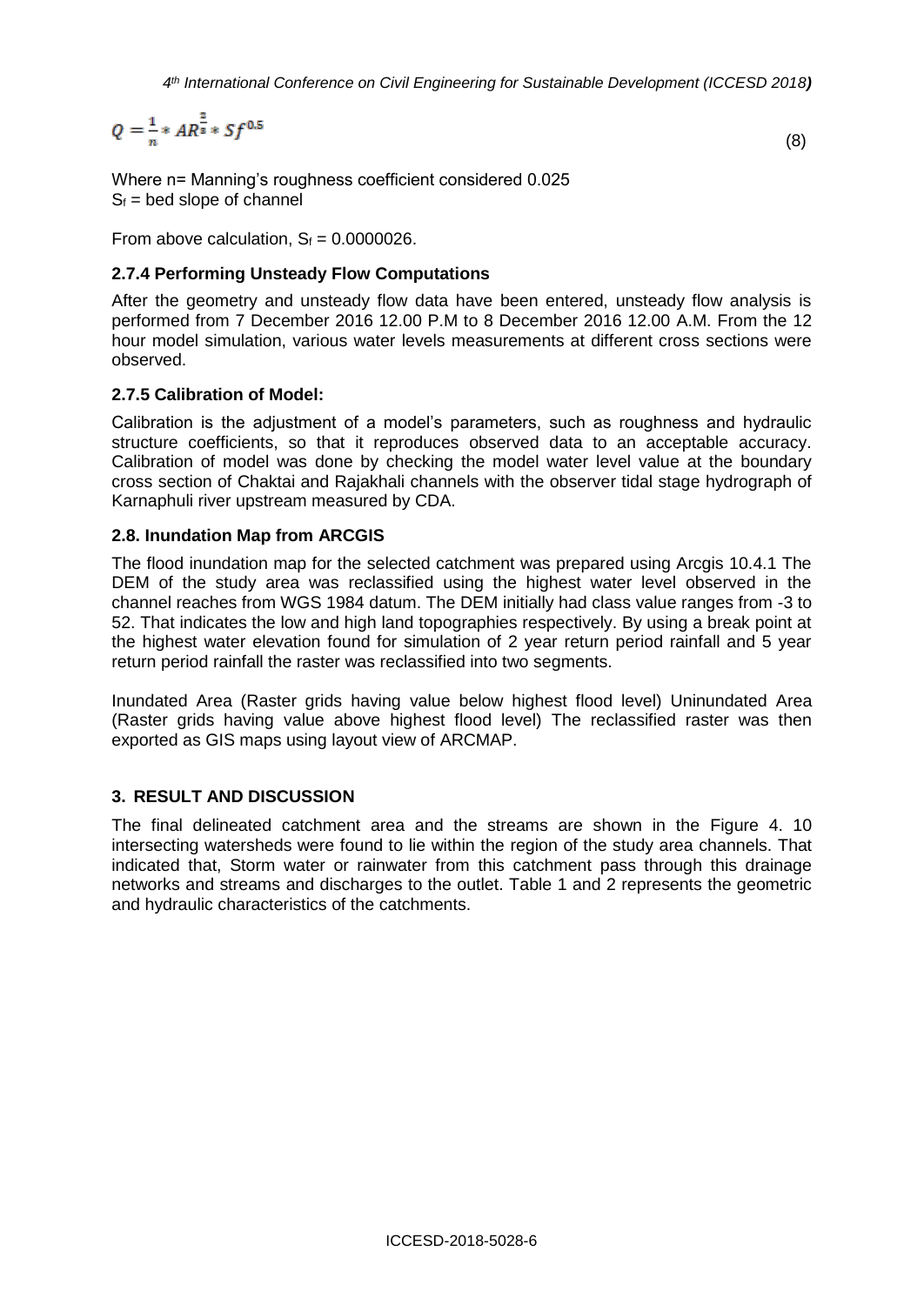

Figure 4: Watershed delineation of Catchment area

|  |  | Table 1: Area of Delineated watersheds |  |
|--|--|----------------------------------------|--|
|--|--|----------------------------------------|--|

| Area (km <sup>2</sup> ) |  |  |
|-------------------------|--|--|
| 0.99                    |  |  |
| 1.327                   |  |  |
| 2.81                    |  |  |
| 0.335                   |  |  |
| 1.326                   |  |  |
| 0.472                   |  |  |
| 0.667                   |  |  |
| 2.886                   |  |  |
| 1.289                   |  |  |
|                         |  |  |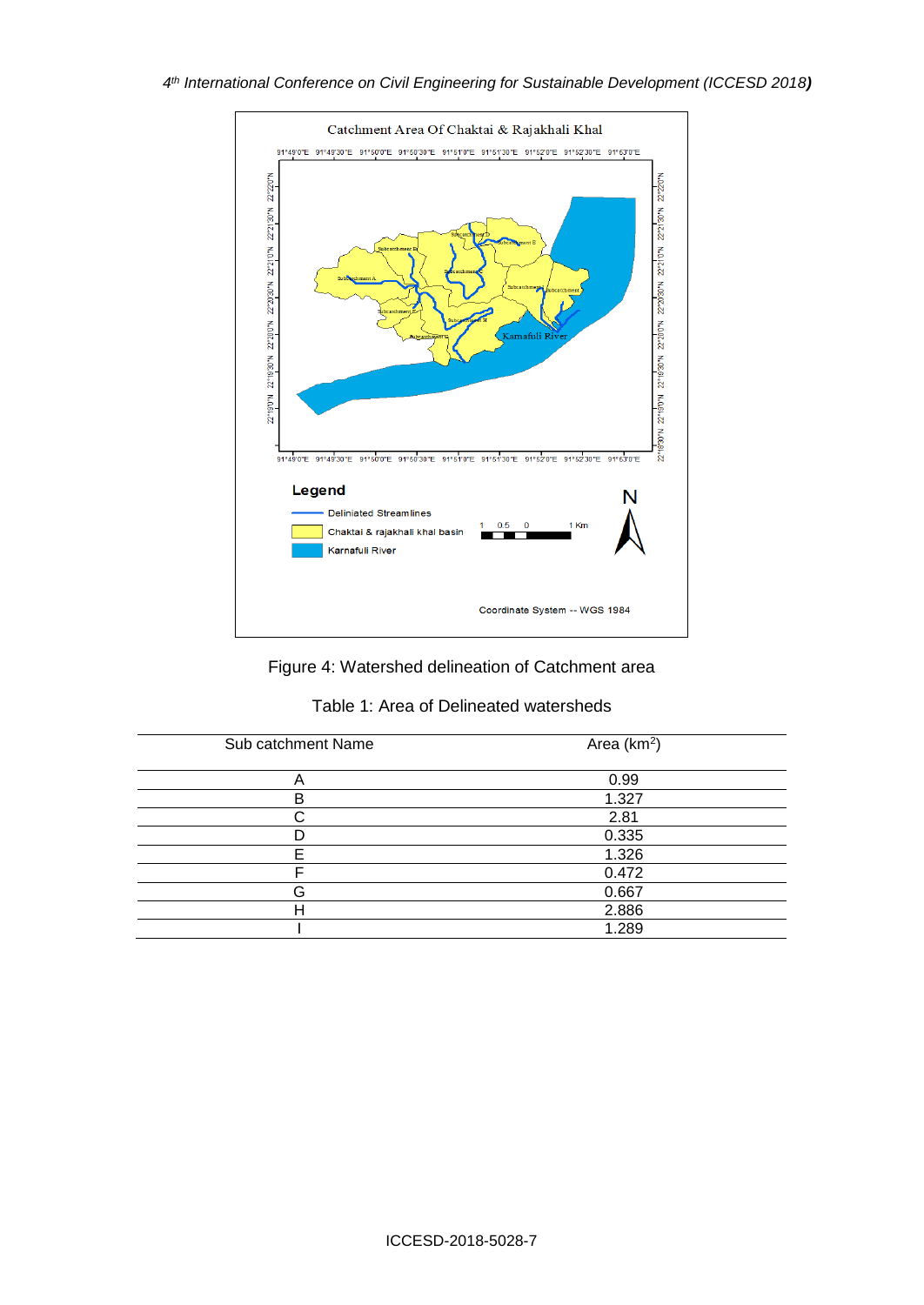| Catchment   | Summation Of<br>Length Of<br>Contours (ft) | Area Of<br>basin ( $ft^2$ ) | Contour<br>interval I<br>(m) | Contour<br>Interval (ft) | Average<br>Land Slope<br>$Y$ (%) | Weighted<br>Curve<br>Number | Initial<br>Abstraction<br>(mm) | Hydraulic<br>Length (L) | Lag Time Lag time<br>TL(hr) | TL (min)          | Time Of<br>Concentration<br>(Tc) |
|-------------|--------------------------------------------|-----------------------------|------------------------------|--------------------------|----------------------------------|-----------------------------|--------------------------------|-------------------------|-----------------------------|-------------------|----------------------------------|
| Sub basin A | 1456744.22                                 | 22286880.94                 | 0.30                         | 0.98                     | 6.43                             | 77.25                       | 14.96                          | 1812.34                 | 0.57                        | 34.04             | 56.73                            |
| Sub basin B | 543250.47                                  | 10661402.56                 | 0.30                         | 0.98                     | 5.01                             | 71.78                       | 19.97                          | 1063.46                 | 0.49                        | 29.42             | 49.04                            |
| Sub basin C | 954257.57                                  | 30248904.20                 | 0.30                         | 0.98                     | 3.10                             | 75.20                       | 16.75                          | 3768.50                 | 1.56                        | 93.44             | 155.74                           |
| Sub basin D | 123631.50                                  | 3606246.40                  | 0.30                         | 0.98                     | 3.37                             | 77.18                       | 15.02                          | 668.45                  | 0.35                        | 21.21             | 35.34                            |
| Sub basin E | 554502.08                                  | 14279803.35                 | 0.30                         | 0.98                     | 3.82                             | 76.97                       | 15.20                          | 1174.44                 | 0.52                        | 31.47             | 52.45                            |
| Sub basin F | 261241.86                                  | 5082462.14                  | 0.30                         | 0.98                     | 5.06                             | 85.02                       | 8.95                           | 429.93                  | 0.16                        | 9.46              | 15.77                            |
| Sub basin G | 228339.23                                  | 7172317.60                  | 0.30                         | 0.98                     | 3.13                             | 75.01                       | 16.92                          | 886.99                  | 0.49                        | 29.40             | 49.00                            |
| Sub basin H | 893504.98                                  | 31065742.41                 | 0.30                         | 0.98                     | 2.83                             | 77.65                       | 14.62                          | 4707.84                 | 1.81                        | 108.82            | 181.37                           |
| Sub basin I | 383468.12                                  | 13874210.62                 | 0.30                         | 0.98                     | 2.72                             | 50.89                       | 49.02                          | 1573.82                 | 1.56                        | 93.71             | 156.18                           |
| Sub basin J | 59318.40                                   | 10489005.13                 | 0.30                         | 0.98                     | 0.56                             | 0.00                        | $---$                          | 779.44                  | $---$                       | $\qquad \qquad -$ | ----                             |

Table 2: Calculation of Lag Time and Time of Concentration

After inputting the precipitation data observed from the IDF curve of Chittagong city, the rainfall runoff model was simulated for 12 hours. The runoff hydrographs showing the peaks for different catchments obtained from the model are detailed in Figure 5-8.



Figure 5: Runoff Hydrographs for 2h 10 year return period rainfall

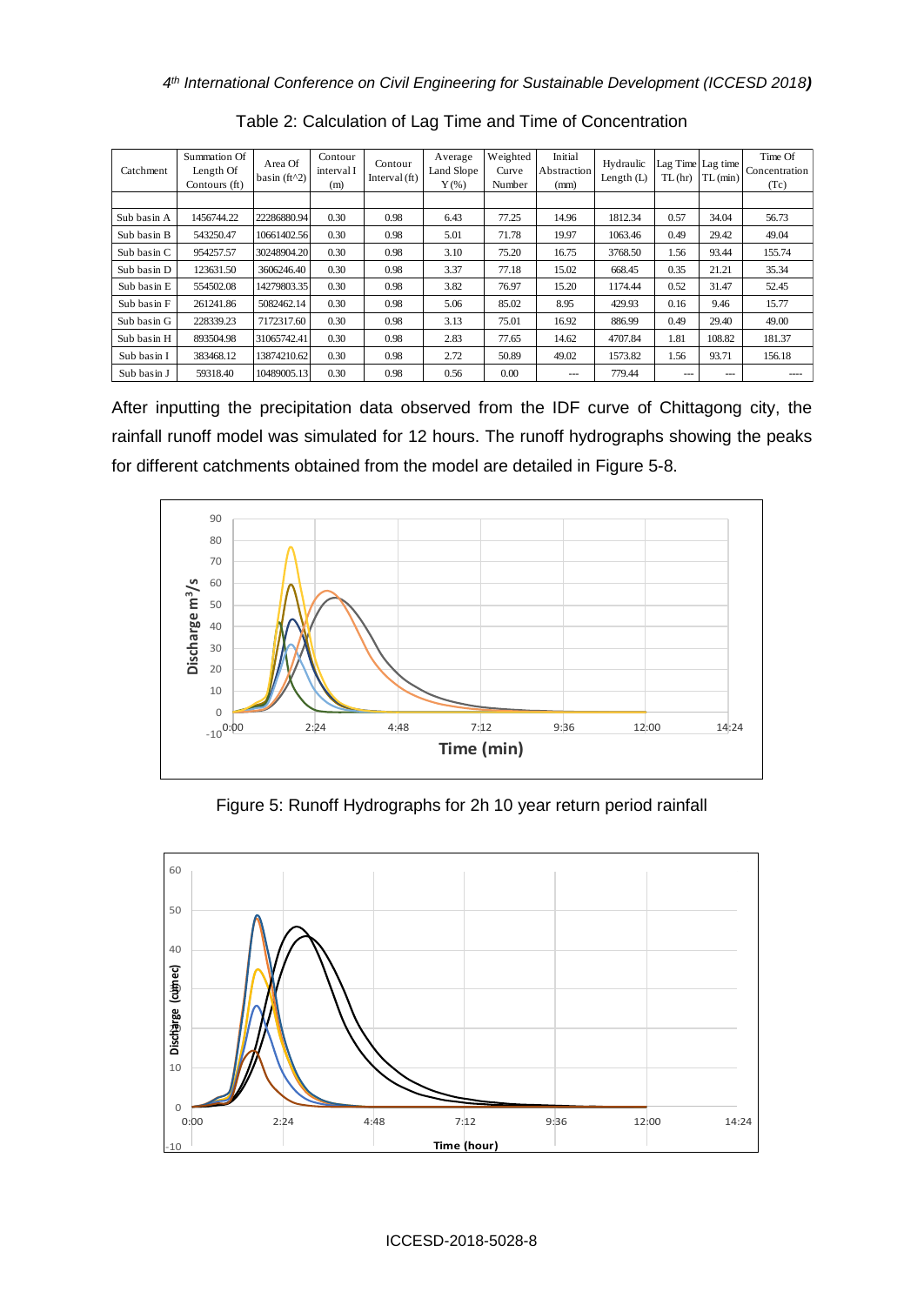

Figure 6: Runoff Hydrographs for 2h 5 year return period rainfall

Figure 7: Inflow hydrographs at Chaktai outlet for 2h 5year and 2h 10 year return period rainfall



Figure 8: Inflow hydrographs at Rajakhali outlet for 2h 5year and 2h 10 year return period rainfall.

From Hec Ras 1D flow routing for 5 years and 10 years return period of rainfall- the comparison in maximum water level at different sections for both the model runs are given in Table 3. It is observed that the maximum spilling water level at different sections of khals increase 0.3-0.5 m due to tidal surge effect at downstream of khals.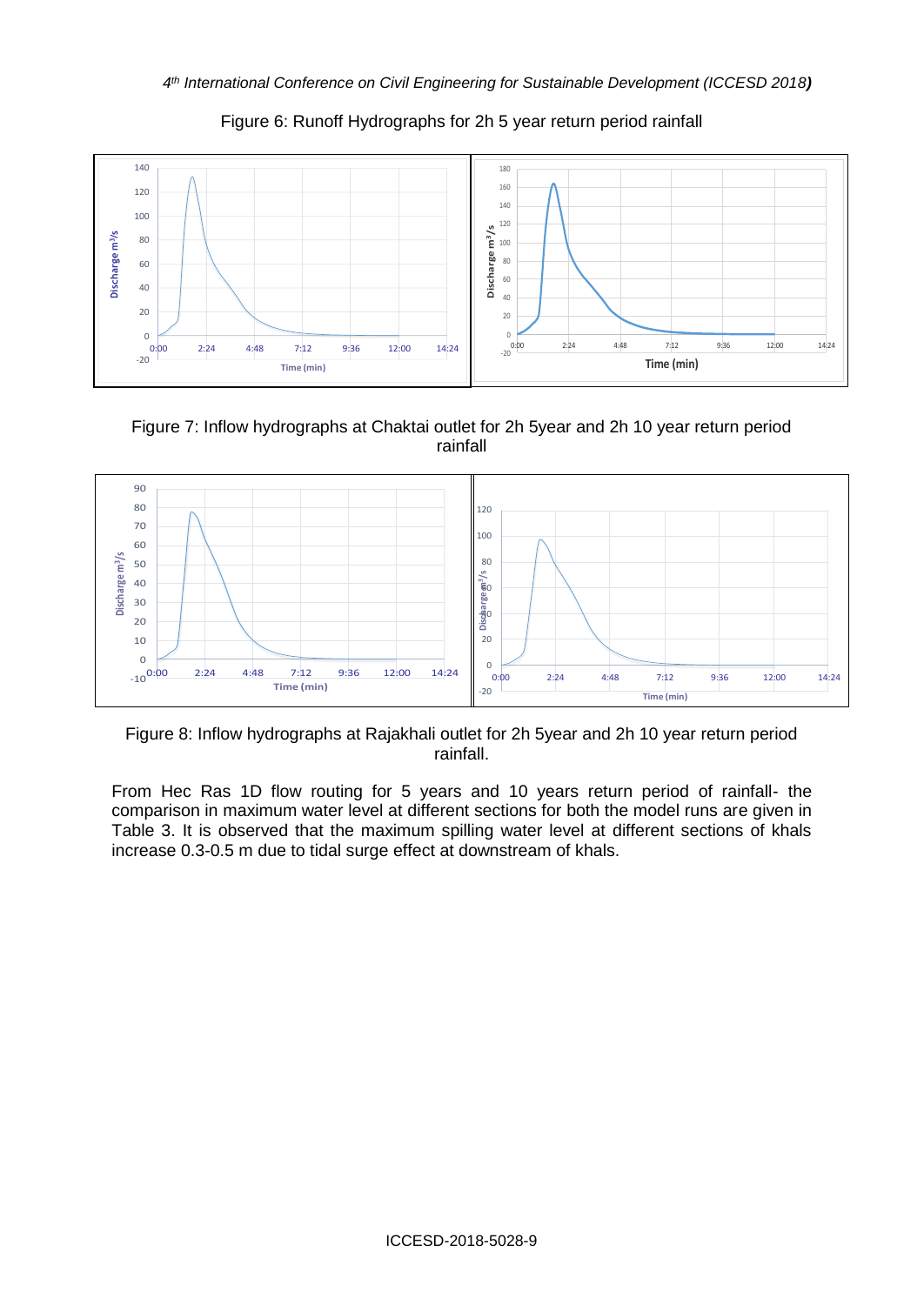

Figure 9: Geometric Data window of Hec Ras 1D (Major Drainage Channels of Chittagong)

| <b>Channel Name</b> | Reach          | 5 years return<br>period WL (m) | 10 years return period WL<br>(m) |
|---------------------|----------------|---------------------------------|----------------------------------|
| Chaktai             | 1              | 4.94                            | 5.39                             |
| Chaktai             | $\overline{2}$ | 5.04                            | 5.70                             |
| Chaktai             | 3              | 6.30                            | 6.30                             |
| Rajakhali           | 1              | 4.94                            | 5.70                             |
| Rajakhali           | 2              | 5.24                            | 6.11                             |
| Rajakhali           | 3              | 5.73                            | 6.59                             |
| Rajakhali           | 4              | 6.17                            | 6.77                             |
| Rajakhali           | 5              | 6.32                            | 6.94                             |
| Rajakhali           | 6              | 6.07                            | 6.65                             |

Table 3: Maximum Water level observed from model

For determining the peak discharge of subcatchments theoretically, the rational formula (Eq 9) for peak discharge is used. The comparison is shown in Table 4.

$$
Qp = \frac{CIA}{3.6} = 0.2778CIA
$$
 (9)

Where, I= rainfall intensity in mm/hr

A= drainage area in  $km^2$ 

 $Q_p$ = Theoretical peak discharge in m<sup>3</sup>/s

C= Run off Coefficient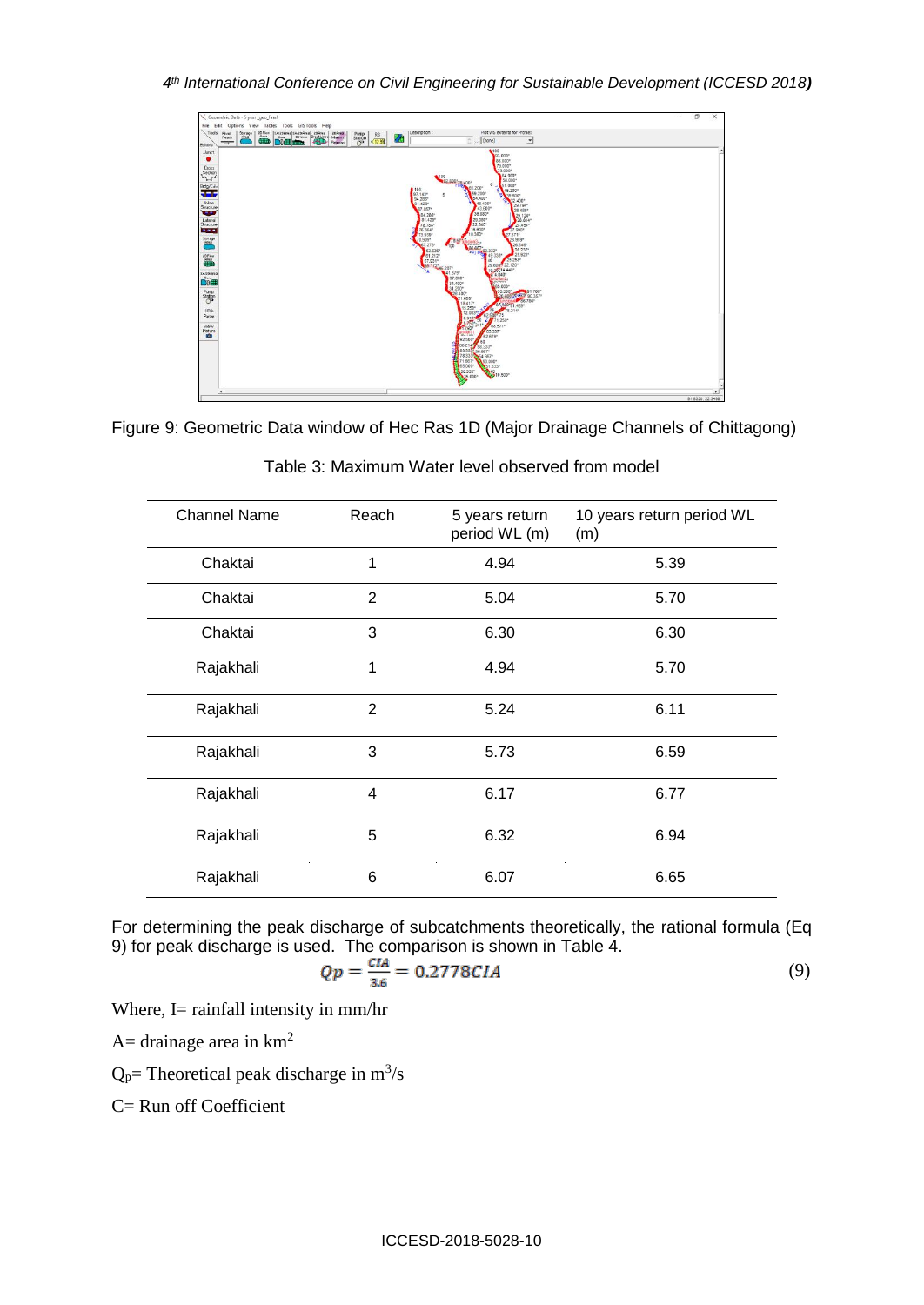|                  | <b>Subcatchment Name</b> | <b>Model</b><br>peak<br>discharge | <b>Rainfall</b><br><b>Intensity</b><br>mm/hr | Area<br>$(km^2)$ | <b>Theoretical</b><br>peak<br>discharge |
|------------------|--------------------------|-----------------------------------|----------------------------------------------|------------------|-----------------------------------------|
|                  | A                        | 34.5                              | 126                                          | 0.99081          | 34.68112427                             |
|                  | B                        | 47.8                              | 126                                          | 1.327            | 46.4487156                              |
|                  | D                        | 14.2                              | 126                                          | 0.335            | 11.725938                               |
|                  | E                        | 48.3                              | 126                                          | 1.326            | 46.4137128                              |
| 5 year<br>return | F                        | 34.8                              | 126                                          | 0.472            | 16.5213216                              |
| period           | G                        | 25.7                              | 126                                          | 0.667            | 23.3468676                              |
| 10 year          |                          |                                   |                                              |                  |                                         |
| return           | A                        | 42.7                              | 146                                          | 0.99081          | 40.18606463                             |
| period           | B                        | 59.5                              | 146                                          | 1.327            | 53.8215276                              |
|                  | D                        | 17.3                              | 146                                          | 0.335            | 13.587198                               |
|                  | E                        | 59.8                              | 146                                          | 1.326            | 53.7809688                              |
|                  | F                        | 41.9                              | 146                                          | 0.472            | 19.1437536                              |
|                  | G                        | 31.6                              | 146                                          | 0.667            | 27.0527196                              |

Table 4: Comparison of Model Discharge and Rational Discharge (Q= CIA)

As the Khal 18 station records the extreme water levels of Karnaphuli river upstream, the model was calibrated –for sadarghat station observed tidal water level for 5 year return period rainfall & Khal 18 data for 10 year return rainfall. The calibration graphs are shown in Figure 10.

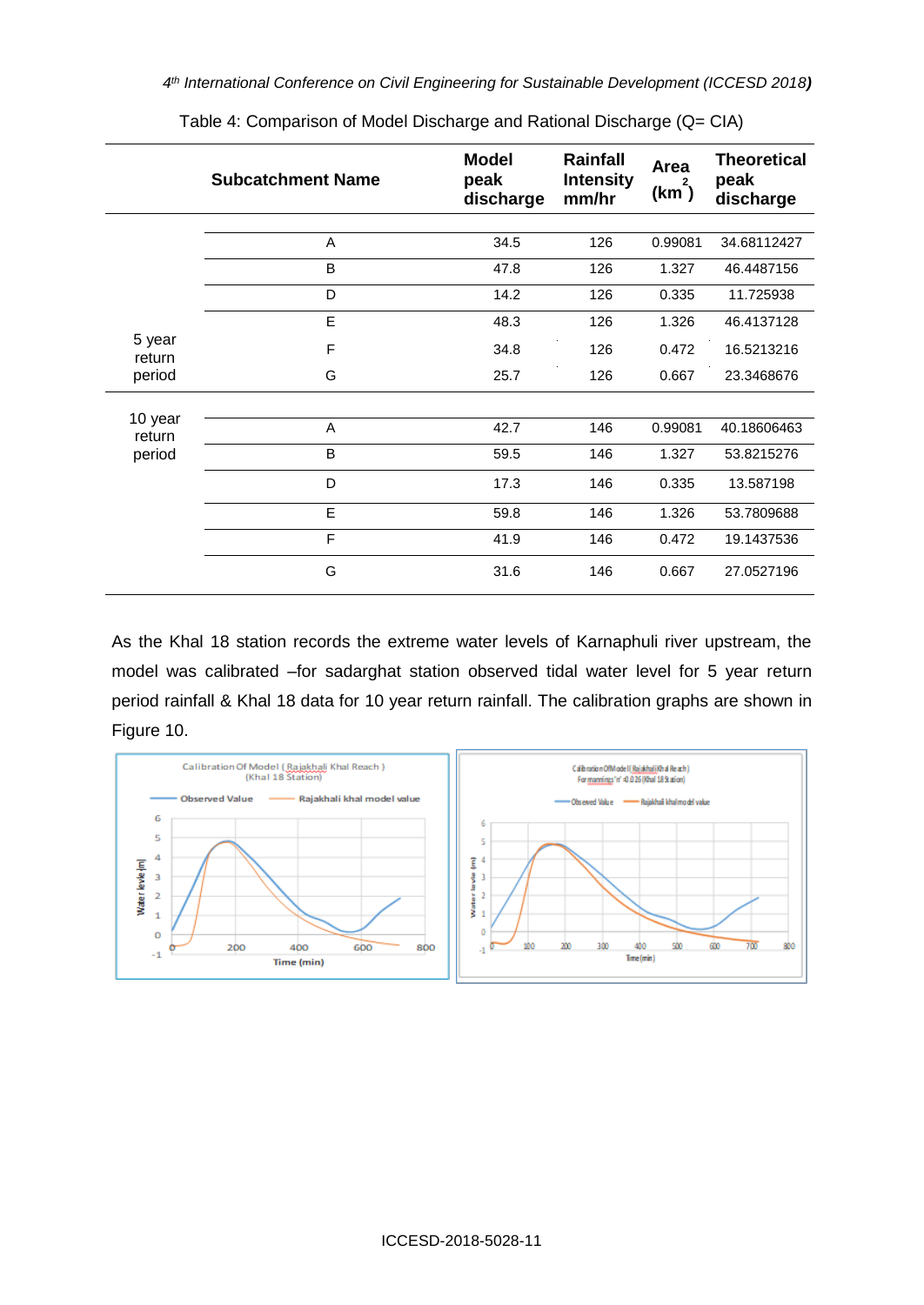

Figure 10: Model Calibration with observed water level of khal 18 station

From the simulated peak water level value, the catchment area was inundated over the Digital elevation model of the area. The low-lying areas in the DEM are flooded due to the spilling and inadequacy of the canal to pass away the drainage water to Karnaphuli. The Inundation maps for different conditions prepared from Arcmap 10.4.1 is illustrated in Figure 11.



Figure 11: Inundation maps for 2h 5 year and 2h 10 year return period rainfall

# **4. CONCLUSIONS**

The larger sub catchments drain out water from both the channel branches and so the outflow divides into two drainage channels. The dominant channels are Chaktai and Rajakhali khal. This channels and their branches drain storm runoff from 10 sub catchments of area about 14 km<sup>2</sup>. Chaktai khal discharges more water to the Karnaphuli river than Rajakhali khal. Hydrodynamic model calibration was done by using Manning's roughness values ranging between 0.025 and 0.033.